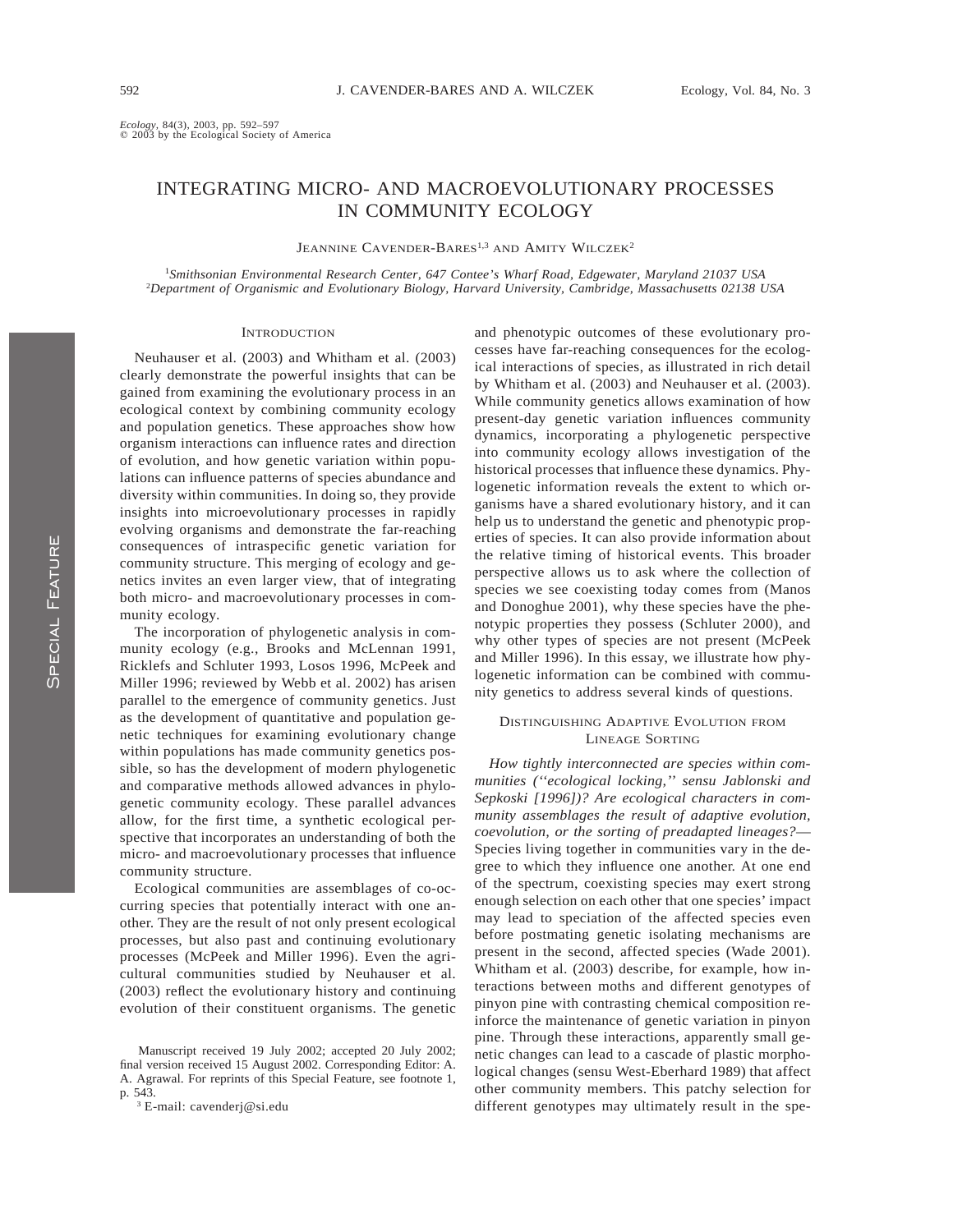ciation of pinyon pine (see Sultan 1995), depending on the spatial distribution and strength of different selection pressures (McPeek 1996).

At the other end of the spectrum, species may simply be ''co-present'' (Bazzaz 1996), and while coexisting in a predictable fashion, they may not influence one another in an evolutionary or selective sense. Coevolution only occurs when species' interactions result in reciprocal genetic change. Species that do not currently show a measurable influence on one another may nonetheless have done so in the past. Such historical interactions may be elucidated by a broader view that incorporates both an analysis of genetic variation within and among populations and phylogenetic and ecological information about related species in other communities (Losos et al. 1998).

Perhaps the most famous example of the importance of considering a phylogenetic perspective when interpreting species interactions across communities is that of the *Anolis* lizards in the Lesser Antilles (summarized in Losos 1996). Throughout the Lesser Antilles, wherever two species of *Anolis* lizards coexist on an island, there is one large and one small species; lizard species that live alone on islands are of intermediate size. Recent analyses have shown that this common pattern is actually the result of two different processes. In the northern islands, the large and small species appear to have evolved in situ and are the result of character displacement resulting from sympatric evolution. However, in the southern islands the large and small species have not experienced predictable directional selection following introduction. Instead, it appears that ecological sorting has occurred such that only species with significantly divergent morphologies were able to cocolonize successfully. In the absence of phylogenetic information, it would be impossible to distinguish between the two different causes for the same pattern.

Using a phylogenetic approach, Janz and Nylin (1998) reanalyzed Ehrlich and Raven's (1964) classic hypothesis of stepwise escape and radiation between butterflies and their host plants. By incorporating phylogenetic and fossil evidence, they were able to show that butterfly diversification postdated the diversification of their plant hosts, making the hypothesis of reciprocal diversification unlikely. Their inclusion of the relative timing of diversification in phylogenetic analyses of these lineages enabled them to hypothesize that butterfly evolution is linked to colonization of new plant lineages rather than to cospeciation.

While community genetics approaches can reveal possible mechanisms by which organism interactions might lead to speciation and how genetic variation within species can influence community composition, phylogenetic approaches have the potential to discern the mechanisms by which past organism interactions or environmental changes have influenced current diversity or current community assemblages. Combined, the two approaches are likely to offer a more synthetic view of community evolution and to increase our ability to predict the future of communities.

#### INTRINSIC FEATURES OF LINEAGES

*What role do intrinsic and idiosyncratic features of lineages play in influencing diversity and other community features? Are some communities more diverse because they include lineages that are inherently more likely to diversify or are less vulnerable to extinction?*—Potential to diversify and susceptibility to extinction might be related to intrinsic features, such as population structure (Losos 1996), plasticity (e.g., Sultan 1995, Schlichting, *in press*), or evolvability (Wagner and Altenberg 1996), or alternatively, to differences in the strengths of selection pressures in different populations resulting from differences in organism interactions in those populations (McPeek 1996).

Insights about such intrinsic features of lineages using phylogenetic approaches may inform studies of current evolutionary processes, such as those examined by Neuhauser et al. (2003). For example, in exploring rates of evolution of resistance of the European corn borer (*Ostrinia nubilalis*) to Bt corn, we might gain perspective by knowing something about rates of diversification in the corn borer lineage in comparison to rates in other butterfly lineages and in other corn pest lineages. Janz et al. (2001) observed that polyphagous butterfly lineages are more speciose than those that specialize for particular plant host lineages. This led them to postulate that expansion of insect ranges to other hosts, possibly through evolved resistance to new secondary compounds (e.g., Zangerl and Berenbaum 1993), may be linked to diversification. Information about whether the European corn borer and associated pests are found within polyphagous or specialized lineages may allow us to predict whether these organisms have the evolutionary potential to escalate resistance rapidly to a new toxin.

Similarly, phylogenetic information could reveal whether corn smut (*Ustilago maydis*) shows potential for rapid evolution of increased virulence, based on previous diversification rates. How host specific is corn smut, and did it arise within a diverse lineage? In other words, is the evolutionary ''cold spot'' that Neuhauser et al. (2003) hypothesize characteristic of the lineage, or is this a unique pattern found only in relation to anthropogenic systems?

While community genetics emphasizes intraspecific genetic variation of interacting organisms, the phenotypic variation in traits of organisms in response to the environment (plasticity or polyphenism) is also likely to influence ecological and microevolutionary processes (e.g., Sultan 1995). Whitham et al. (2003) point out the importance of genotype  $\times$  environment interactions in their examples of the polyphenism in pinyon pine that results from moth attack and the decreased resistance of willows to herbivores after fertilization. There is a growing recognition that plasticity may be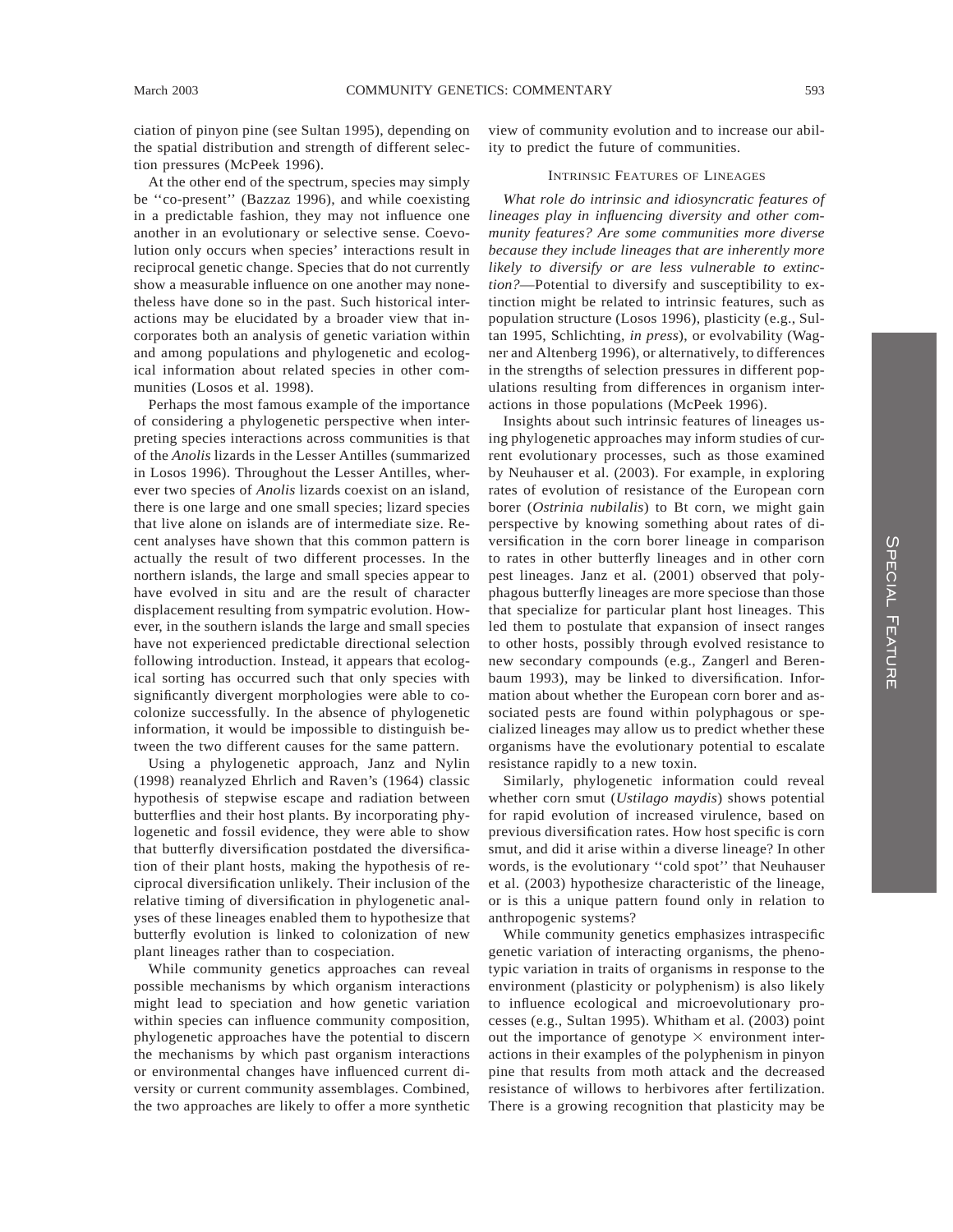## BOX 1. An illustration of how trait evolution can influence the phylogenetic structure of communities

A hypothetical scenario (shown in Fig. 1) illustrates the potential of phylogenetic analysis for understanding community assembly of three major community types (forests, swamps, savannas) present in a given geographic region  $(\sim 100 \text{ km}^2)$ . In the case of phylogenetic attraction (Fig. 1A, top left diagram), closely related species occur together, presumably because they share traits important for environmental filtering (Webb 2000). In the case of phylogenetic repulsion (top right), closely related species occur in different communities, possibly as a result of either current or past competition, so that individual communities contain distantly related species. Researchers can identify these patterns by examining correlations of phylogenetic distances between species pairs (using branch length distances) and their co-occurrence (how often they are found together in communities; Fig. 1A, bottom left and right panels).

These contrasting patterns of attraction and repulsion can be explained, in part, by an examination of the evolutionary convergence and conservatism of phenotypic traits (and habitat factors) among these species. The correlation between trait value similarity (or difference) and phylogenetic distance is one method for quantifying trait conservatism (Böhning-Gaese and Oberrath 1999; see also Ackerly and Donoghue 1998). Fig. 1B shows the correlation coefficients for the relationship between trait similarity and phylogenetic distance as well as between trait similarity and co-occurrence, in left and right panels, respectively, for several traits. In the left panel, those with a positive *r* value are convergent (labile); those with a negative *r* value are conserved. Data are nonparametric and null models are generally required for significance testing (see, e.g., Ackerly 1999). In the right panel, those traits that show a positive correlation with co-occurrence may be important for environmental filtering (phenotypic attraction; Webb et al. 2002), and those that show a negative correlation may be important for competitive exclusion or other processes that hinder co-occurrence (phenotypic repulsion; Webb et al. 2002).

Rooting depth of plants, which in this hypothetical example is conserved (Fig. 1B, left panel), may influence community structure and lead to phylogenetic repulsion by forcing species with similar rooting depth (closely related species) to occupy different habitats. Species with contrasting rooting depths (distantly related species) would be complementary and able to coexist (Parrish and Bazzaz 1976). Similarly, resistance to disease may also influence community structure. If disease resistance were highly conserved, as in the example presented here, then one could hypothesize that the co-occurrence of closely related species leads to increased density-dependent mortality (Janzen-Connell hypothesis [Janzen 1970, Connell 1971]) beyond the level of the species to higher phylogenetic levels. The interspersion of susceptible and nonsusceptible species (distantly related species) might decrease density-dependent mortality and thereby contribute to a pattern of phylogenetic repulsion.

In contrast, traits such as fire and desiccation tolerance which are convergent in this example (Fig. 1B, left panel), appear to be important for environmental filtering, because species that co-occur have similar trait values (right panel). Although trait conservatism may be the result of morphological or architectural constraints or the maintenance of ecological niches within lineages, these scenarios do not explain why closely related species have contrasting environmental tolerances, as suggested by the high level of convergence in desiccation and fire resistance, etc. Parallel adaptive radiation, in which character displacement causes differentiation and specialization for contrasting habitats and, ultimately, speciation across multiple lineages, could generate such a pattern. In ''closed'' systems, such as on undisturbed islands, where all species present are likely to have evolved together and all extant members of the lineage are present, this is a safe interpretation (for caveats, see Schluter [2000], Webb et al. [2002]). Most communities are likely to be a composite of species that have interacted over evolutionary time scales as well as newcomer species (Losos 1996). In these cases, it is important to have information about phenotypic traits of other members of the lineage not present in the regional species pool, and about whether these species have occurred together over evolutionary time scales. Fossil data can begin to provide evidence about which species have interacted in the past and for how long (Jablonski and Sepkoski 1996). These kinds of analyses should give us insight into the evolutionary processes and mechanisms involved in the assembly of communities and offer perspective on the current ecological dynamics and microevolutionary processes occurring within them.

positively linked to speciation and diversity of lineages (West-Eberhard 1989, Janz et al. 2001, Schlichting, *in press*), although the underlying mechanisms for this are unclear (see Agrawal 2001). Plasticity may lead to diversification of lineages through ecological means if species that exhibit high levels of plasticity are more likely to experience vicariance events due to their broad distribution. Alternately, the coincidence of plasticity and lineage diversity may be attributable to the ephemeral nature of highly specialized taxa, due to either intrinsic factors (high extinction rate) or to a trend toward niche expansion with lineage age (Kelley and Farrell 1998). Phylogenetic analyses that consider both the transition from generalist to specialist (such as those in Kelley and Farrell 1998) and the historical

distribution of species may help to distinguish between these causes. On the other hand, plasticity may provide an alternative to speciation, because plastic individuals can successfully colonize a wide range of habitat types, and genetic differentiation of populations or formation of ecotypes in different habitats may not be necessary (Sultan 1995, Sultan and Spencer 2002).

Both the tendency to diversify and susceptibility to extinction may play a role in one of the most spectacular radiations ever documented in the animal kingdom. Farrell (1998) explored diversification within two of the currently most speciose families in the world, the phytophagous weevils (Curculionidae) and leaf beetles (Chrysomelidae). Both families contain members that feed on both gymnosperms and angiosperms, and both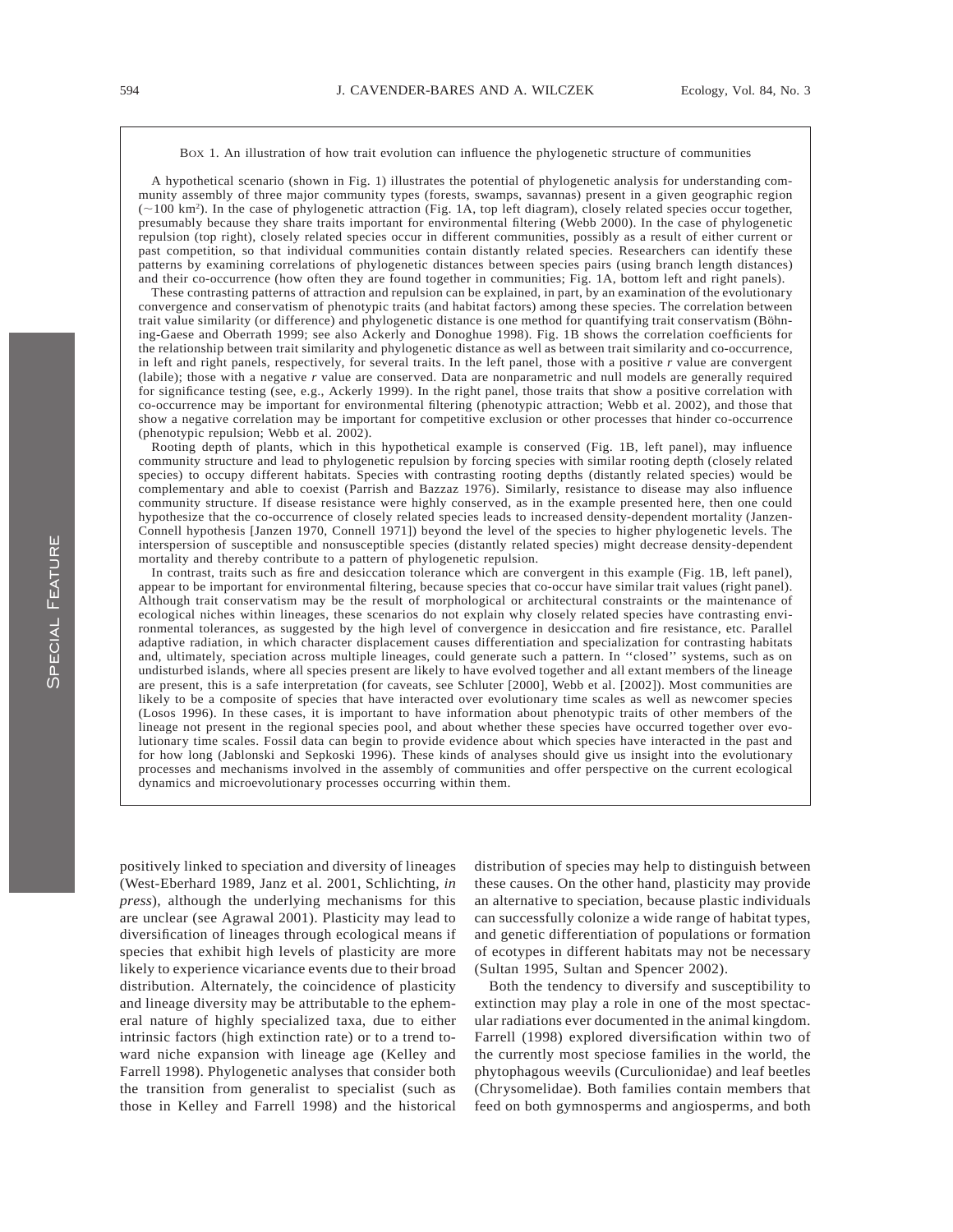## March 2003 COMMUNITY GENETICS: COMMENTARY 595



FIG. 1. (A) Alternative scenarios for the phylogenetic structure of communities. (B) Metrics to examine convergence and conservatism in trait evolution (left panel) and to identify traits that may be important in the assembly of communities (right panel).

families were in existence before the putative appearance and rise of angiosperms. Every group in each of these two families that switched from feeding on gymnosperms to angiosperms underwent a pronounced radiation. Angiosperms tend to be heavily preyed upon by herbivores, but they produce a great diversity of defensive compounds that may allow them to escape temporarily from their specialized herbivores. Given that beetles are markedly conservative in their associations (Farrell 1998), those beetle lineages that had historically fed on angiosperms were most likely to track their escaping hosts successfully and speciate in the process. Insect lineages show low extinction rates (Labandeira and Sepkoski 1993), and this may also contribute to the current extraordinary diversity of phytophagous beetles. Thus both ecological consequences of conserved phenotypes (preference for angiosperm hosts and host specificity) and intrinsic properties of beetle lineages (low extinction rates) have influenced

the current prevalence and distribution of phytophagous beetles in communities worldwide.

Neuhauser et al. (2003) examine the effects of fragmentation in Midwestern prairies on persistence of purple cone flower (*Echinacea angustifolia*) populations from two perspectives, which they distinguish as genetic (number of self-incompatibility alleles, rate of inbreeding) and ecological (dispersal of pollen and seeds, influence of fire). They suggest that coneflower can serve as a model species for many prairie natives because of shared life history characteristics. Although this may be true, distinct prairie lineages may have intrinsic properties with respect to inbreeding-related characters. Different taxa show different rates of evolution and maintenance of self-incompatibility alleles (Lawrence 2000); these differences can be related to the type of incompatibility mechanism (e.g., sporophytic vs. gametophytic), which is usually correlated with taxonomic affiliation. An examination of these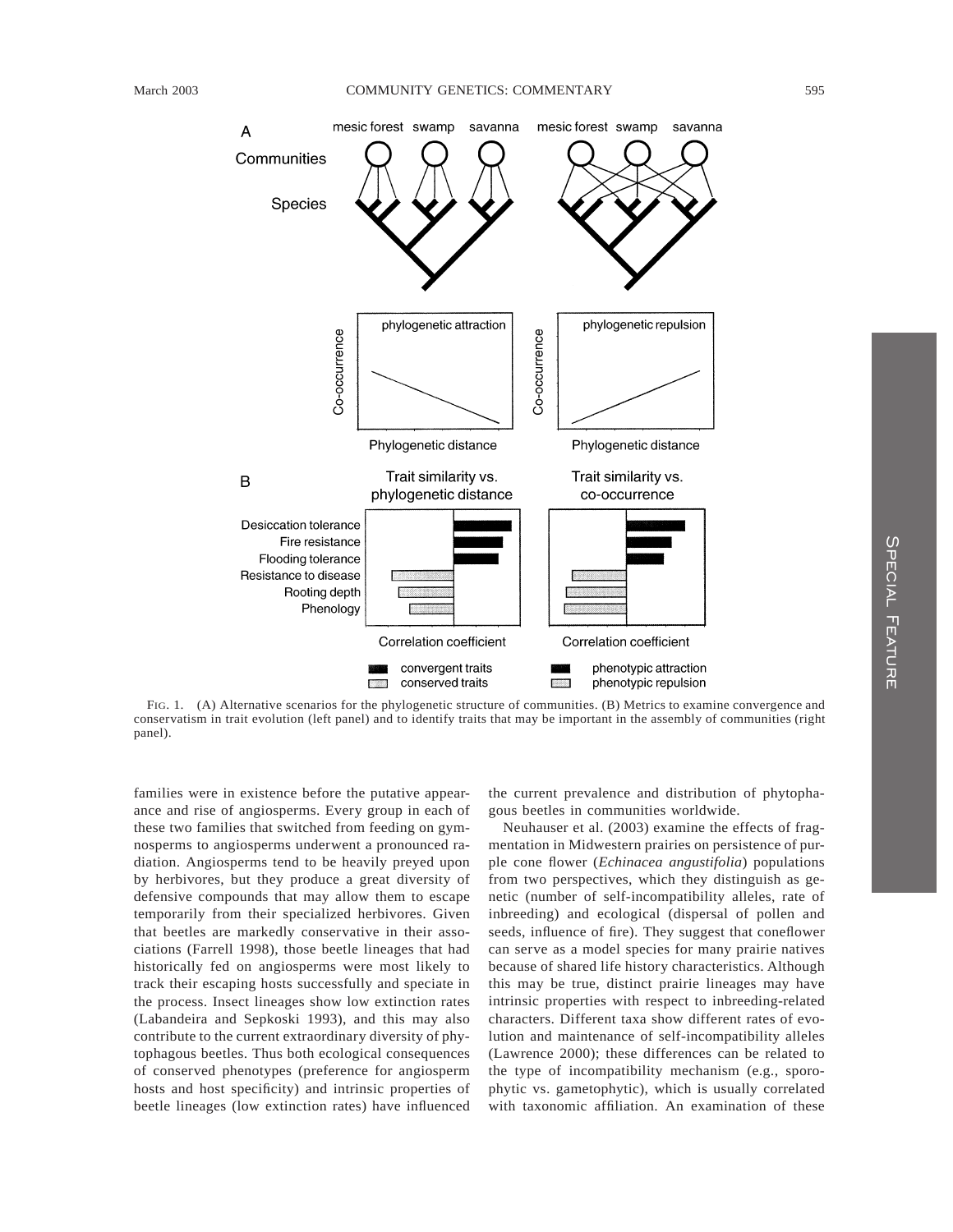kinds of traits among the Asteraceae and other prairie lineages may illuminate not only lineage-specific parameters for the Neuhauser et al. model, but also the extent to which different species may be capable of evolution in response to changing population structure.

## TRAIT EVOLUTION AND ASSEMBLY RULES IN STRUCTURING COMMUNITIES

*Are there assembly rules in the structuring of communities that are linked to the evolutionary history of species? What insights into mechanisms that allow multiple species to coexist within a community arise from understanding trait evolution and the genetic underpinnings of trait expression?*—The phenotypes of organisms determine how species interact and how they relate to their environment. Whitham et al. (2003) emphasize the importance of variation in phenotypes resulting from genetic variation within species and demonstrate that these phenotypic differences influence the way in which individuals of one species interact with individuals of other species. Although they clearly show that intraspecific genetic and phenotypic variation can impact community structure, variation across species may be more important for community dynamics. Moreover, if one of the central goals of community genetics is to understand community evolution, as Whitham et al. (2003) and Neuhauser et al. (2003) indicate, understanding past evolutionary processes at multiple phylogenetic scales is critical in providing a context for current evolutionary processes.

For example, knowledge about the phylogenetic structure of communities (Webb 2000) and the evolution of phenotypic traits of co-occurring organisms (and their relatives) can be used to determine (1) how convergent or conserved phenotypes are through evolutionary time (e.g., Ackerly and Donoghue 1998), and (2) how important environmental filtering vs. competitive interactions are in the assembly of communities (Weiher et al. 1998). Such macroevolutionary approaches may reveal patterns of phylogenetic attraction (Webb 2000) or repulsion (J. Cavender-Bares, D. D. Ackerly, D. Baum, and F. A. Bazzaz, *unpublished manuscript*) among members of a community (see Box 1 and Fig. 1). When combined with analyses of trait convergence and conservatism, such patterns can be used to generate hypotheses about mechanisms of coexistence (e.g., Wills et al. 1997) that can be tested using experimental and modeling approaches. Meanwhile, community genetics can provide insight into the current processes of niche differentiation and biotic interactions that facilitate coexistence.

In his pioneering study on the phylogenetic structure of rain forest communities in Borneo, Webb (2000) found that tree species that were closely related occurred together more often than expected (phylogenetic attraction). He hypothesized that the conservation of phenotypes within lineages caused phenotypically similar species to occur in similar habitats via environmental filtering. In a related study on meadow communities in Great Britain, Silvertown et al. (2001) found that patterns of both attraction and repulsion emerged, but at different phylogenetic scales. At the broadest phylogenetic scale, eudicots and monocots were found to occupy the same niches less often than expected (phylogenetic attraction). Examination of phenotypic traits and their conservatism or convergence, as well as patterns of correlated trait evolution, can reveal whether environmental filtering is indeed a likely explanation for such a pattern, and which traits are critical for environmental filtering (Ackerly 1999). Are convergent traits the result of past competition and differentiation? With sufficient information about species within lineages and how long they have been together (see Webb et al. 2002), phylogenetic approaches to community ecology allow us to make inferences about the past evolutionary processes and traits that influence the sorting and assemblage of species. This information may improve our understanding of how diversity is maintained within communities.

Finally, we can try to examine why particular traits are conserved or convergent through evolution. There are a number of possibilities, including the hypothesis that traits that are controlled by fewer loci and are not closely linked to other traits (either by genetic linkage or pleiotropy) are likely to be less constrained and more evolutionarily labile (e.g., Etterson and Shaw 2001). In addition, the genetic structure of certain traits may have greater evolvability (Wagner and Altenberg 1996). Important trait loci have been identified for an increasing number of traits and taxa, as Whitham et al. point out, allowing the study of both genetic behavior and properties of traits, as well as their flexibility over macroevolutionary time scales. If links can be found between genetic structure, on the one hand (community genetics), and the long-term evolution of traits on the other (phylogenetic approaches), we can begin to provide microevolutionary explanations for macroevolutionary processes that have consequences for community assembly of organisms and organism interactions within communities. Such merging of community genetics and phylogenetic approaches in ecology is likely to bring new insights about how communities evolve and to allow us to predict where they are headed.

### **ACKNOWLEDGMENTS**

The thoughts in this paper reflect numerous interactions with colleagues including David Ackerly, David Baum, Cam Webb, Michael Donoghue, and those involved in the NCEAS (National Center for Ecological Analysis and Synthesis) workshop on Phylogenetics and Community Ecology organized by Cam Webb and Michael Donoghue.

#### LITERATURE CITED

- Ackerly, D. D. 1999. Phylogeny and the comparative method in plant functional ecology. Pages 391–413 *in* M. Press, J. D. Scholes, and M. G. Barker, editors. Physiological plant ecology. Blackwell Scientific, Oxford, UK.
- Ackerly, D. D., and M. J. Donoghue. 1998. Leaf size, sapling allometry, and Corner's rules: phylogeny and correlated